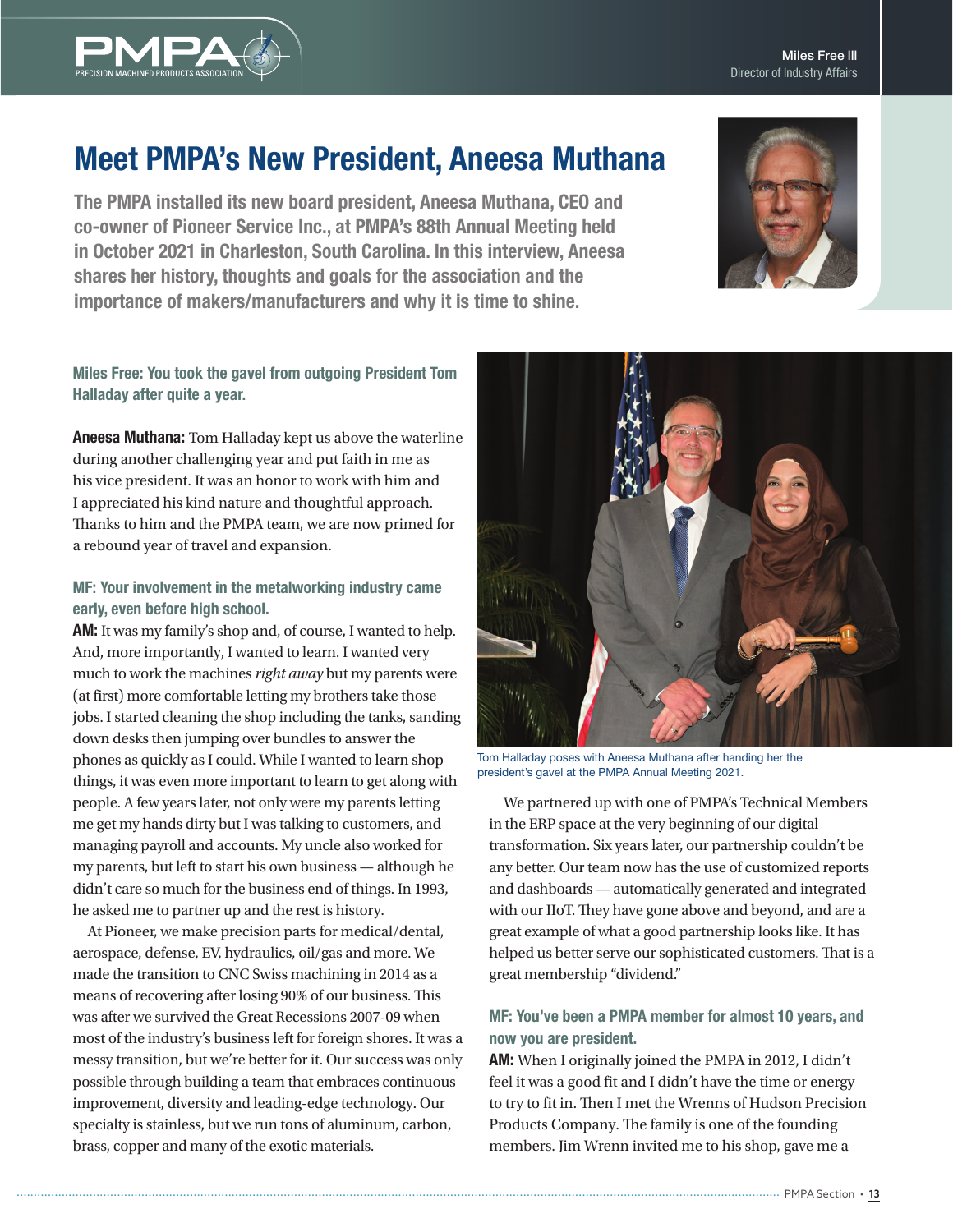tour, showed me the ListServe, then introduced me to his mother, Joan. I was so inspired by her tenacity! I was there for hours and immediately felt a connection. I knew if this is what the association represented, I wanted to be part of it. I have never looked back since!

In 2015, I was asked to join the Board of Directors during a visit to my shop by the executive director at the time. During that same visit, the president of PMPA, Harry Eighmy, also asked me to join. I later found out that neither knew the other had asked. I was honored. I felt like I had an opportunity to give back to the industry that has been my livelihood my whole life. I also knew I'd learn through the relationships I'd make. It was definitely getting out of my comfort zone — I didn't think about it much, but I was ready and willing.

I had a condition that we create a group for the Women of PMPA. It was a team effort and we made it happen. We have more women on the Board and attending conferences than we ever did in the history of PMPA. My goal: Empowering without Dividing. I think we did that!

Besides the Women of PMPA, the financial reporting of the Financial Committee was on point. Also, we built a great partnership with Tactical Alliance led by Tim Rankin, and we have a new executive director, Cate Smith, and a strong partnership with Gardner. The PMPA team has grown and is much happier — you can see it in their demeanor and smiles.

I feel that the Board and the Executive Committee, in particular, led these positive changes because we all want what is best for the association and the members. Less ego, more productivity.

## MF: These are some important accomplishments. What else is important to you about PMPA?

AM: I can't imagine being successful in this industry without camaraderie and collaboration. I love finding common ground with people who look and sound nothing like me, whether men or women, new or experienced, Boomers or Gen Z.

#### MF: Pioneer came through for its customers during the COVID-19 crisis. What was that like and what did you learn?

AM: We came through like everyone else did — by the seat of our pants — but also with the help of our friends. Our team was able to channel the stress of uncertainty and danger into making precision parts for stretchers and ventilators and it made a world of difference. One of the

key takeaways through PMPA was how competitors can put aside petty differences to push through the biggest challenges. Those differences make us stronger — a key tenet of DEI (Diversity, Equity and Inclusion) and a reminder that pushing in the same direction doesn't necessarily mean agreeing on every little thing.

MF: Your personal values are evidenced every day in your work, in your speaking and in your online posts. You have written and spoken of Amanah as an important value to you. Help us understand Amanah and how you came to embrace it professionally.

AM: Amanah comes from my faith and means many things: trust, respect, accountability, responsibility and more. I have my parents to thank for it and we don't need to follow the same faith to believe in it or benefit from it. You can call it "holding yourself accountable," "The Golden Rule," or a million other things, but all of my favorite people have some version of it within themselves — Trust, Respect, Accountability and Responsibility.

I believe, as manufacturing leaders, it's our responsibility to give back. I speak, host and mentor to inspire because I know how much I benefited from inspiration in my youth. We need role models. They don't need to be perfect — and it's a good thing because I'm far from it! But we need to see people, who remind us of ourselves, succeeding at things that matter most to us. We never really lose the need for role models — I still have some myself. Also, teaching others forces us to stay current on the latest and greatest tech, and I almost always learn a thing or two from each student.

There's satisfaction when being part of someone's journey to success. Many times, they grow up and remember you. They become your mentor. I also consider it part of my legacy. I realize that not everyone who tours my shop will become a maker, but those who don't can still become advocates!

MF: You have shared the stage with many prominent people. I can name a few: the Assistant Secretary for Manufacturing in the current administration, former Vice President Pence and Indra Nooyi, the CEO at PepsiCo. You were even mentioned by then Presidential Candidate Biden. What does that mean to you? What does it say to us?

AM: Sharing the stage with these high ranks is an incredible honor. I am a centerless grinder's daughter! My parents came to this country not speaking a word of English. I have no formal education, yet I was able to achieve this level of success. I've come to realize that it's not about titles, degrees